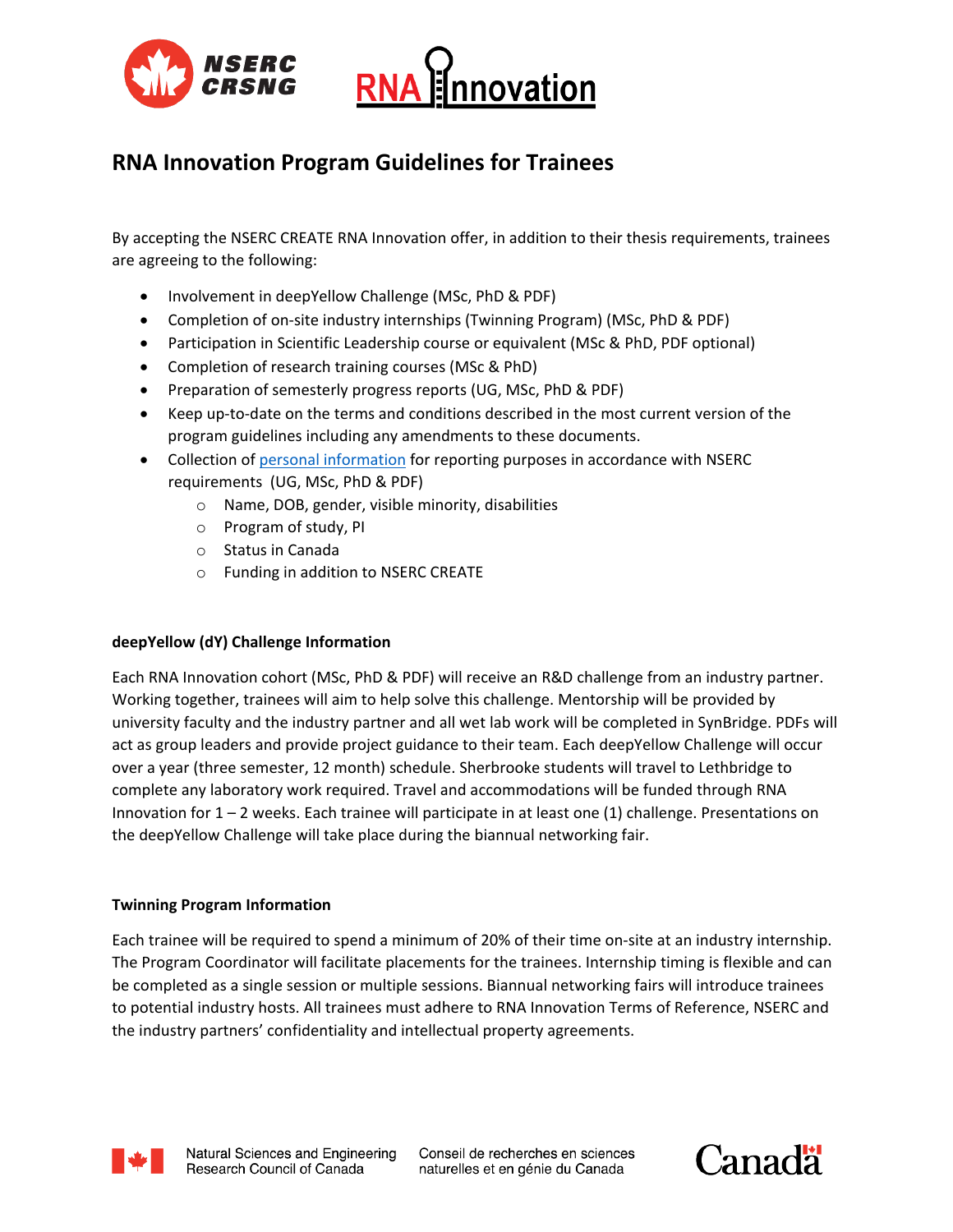



# **Scientific Leadership Course Information**

This course will provide students with a well-rounded and current understanding of scientific ethics, issues regarding gender and minority representation, and professional communication. Experts in these fields will be brought in to facilitate learning and lead discussions. Students will be expected to be involved in the selection of appropriate literature, preparation of presentations and written reports, and discussion of papers. Additionally, as part of the course, students will prepare their thesis project proposal. PDFs are encouraged to audit the course.

The course will consist of three modules addressing (1) leadership with respect to gender and minority representation, (2) integrity & ethics, (3) professional communication.

Students have the opportunity to take an equivalent course at the Université de Sherbrooke upon approval of the Program Committee.

## **Research Course Information**

All trainees must complete the requirements of their respective graduate programs. The RNA Innovation Scientific Leadership Course or equivalent (see above) is mandatory for MSc and PhD trainees in the RNA Innovation. Credit for the course work will be recognised among the participating institutions as applicable.

All RNA Innovation trainees are encouraged to participate in local seminar programs, RiboClub seminars, educational webinars, MITACS courses/webinars, and other courses that fit within the RNA Innovation mandate. Please discuss any questions or concerns with the Program Coordinator and your Supervisor.

#### **Supervisor and Thesis Requirements**

In addition to RNA Innovates program requirements, all trainees must fulfill their duties as defined by their Supervisor. These duties may include assistance with grant proposal writing, mentoring, and maintenance of laboratory infrastructure, attending meetings and conferences, as well as conducting and documenting research.

#### **Transfer to Ph.D. from M.Sc.**

Trainees that wish to transfer from M.Sc. to Ph.D. program will have to re-apply to the RNA Innovation Program. If the trainee is successful, they will receive funding for three (3) additional years as a Ph.D. trainee. Trainees who have completed the Scientific Leadership course and at least one deepYellow challenge are not required to participate again.



Conseil de recherches en sciences naturelles et en génie du Canada